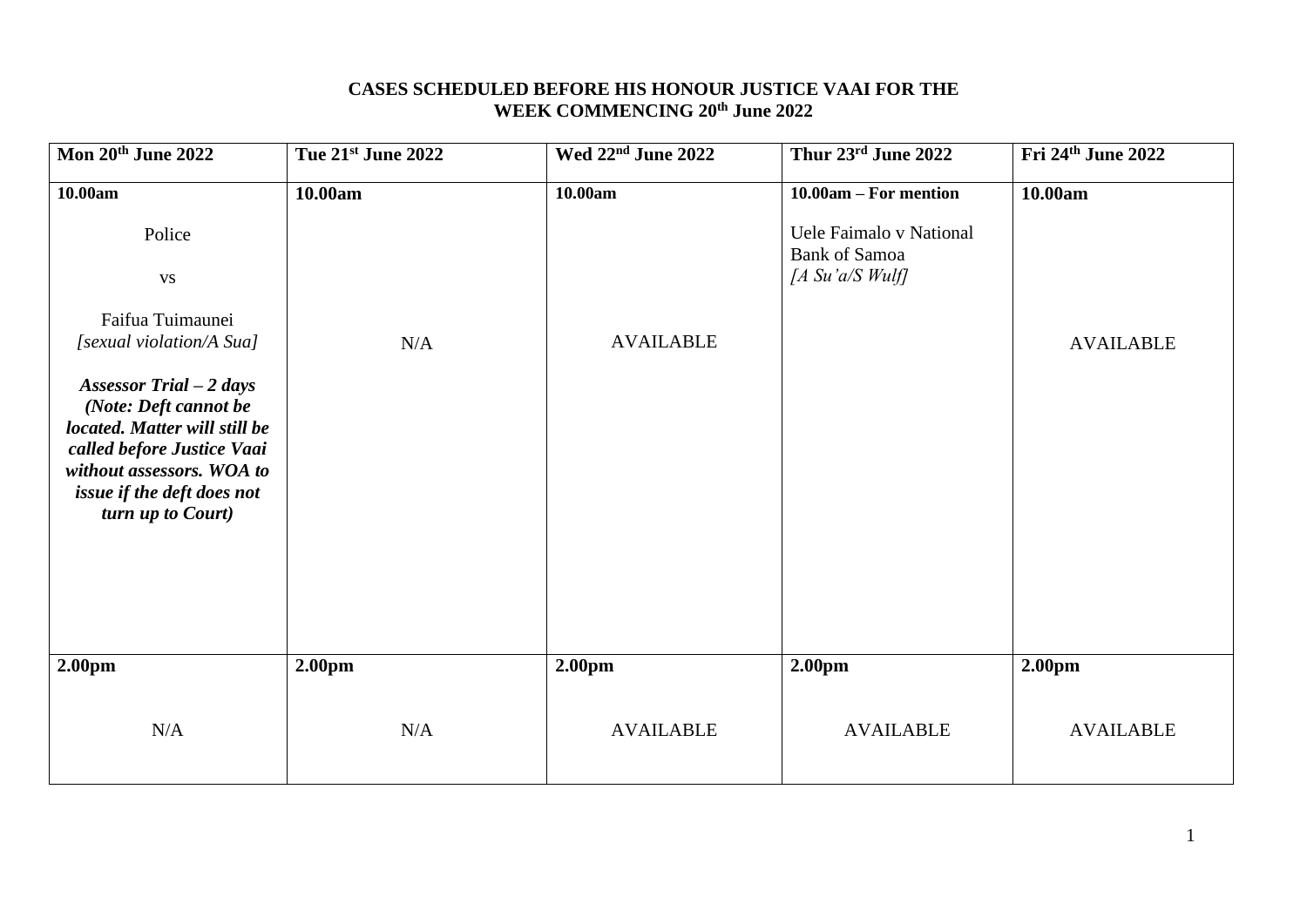### **CASES SCHEDULED BEFORE HIS HONOUR JUSTICE VAAI FOR THE WEEK COMMENCING 27th June 2022**

| Mon 27th June 2022          | Tue 28th June 2022                                                                                                                                                                                               | Wed 29th June 2022          | Thur 30th June 2022                    | Fri 01st July 2022          |
|-----------------------------|------------------------------------------------------------------------------------------------------------------------------------------------------------------------------------------------------------------|-----------------------------|----------------------------------------|-----------------------------|
| 10.00am<br><b>AVAILABLE</b> | 10.00am<br>Galuvaa Sagale Poiva<br>$[K$ Kruse]<br>$\mathbf{V}\mathbf{S}$<br>Attorney General, Ulugia Alex<br>Stanley, Ulugia Tito Kamu &<br>Samoa Land Corporation<br>[AG][J Brunt][K Koria]<br>[C Vaai]<br>F.H. | 10.00am<br><b>AVAILABLE</b> | 10.00am<br><b>AVAILABLE</b>            | 10.00am<br><b>AVAILABLE</b> |
| 2.00pm<br><b>AVAILABLE</b>  | 2.00pm<br>N/A                                                                                                                                                                                                    | 2.00pm<br><b>AVAILABLE</b>  | 2.00 <sub>pm</sub><br><b>AVAILABLE</b> | 2.00pm<br><b>AVAILABLE</b>  |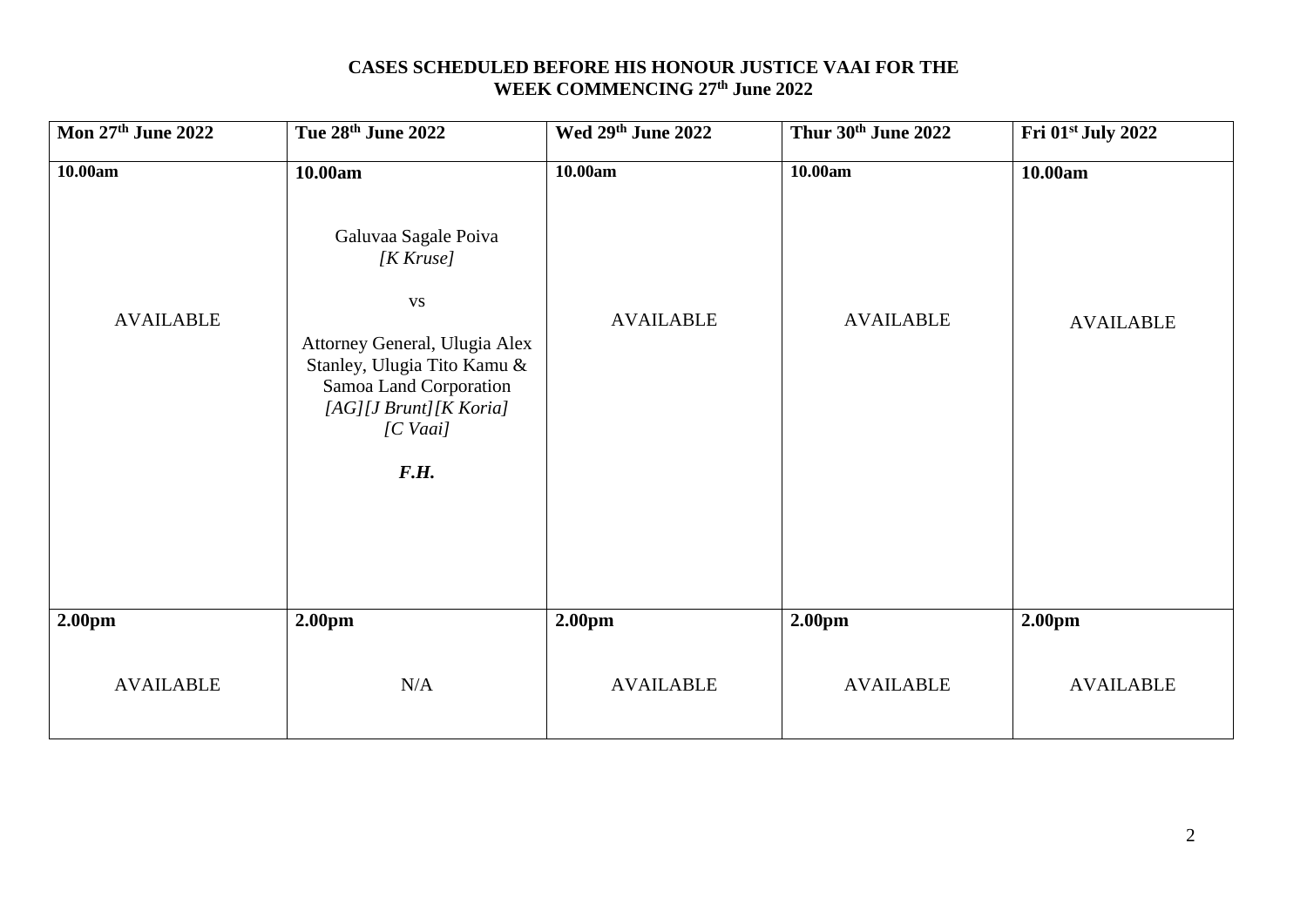# **CASES SCHEDULED BEFORE HIS HONOUR JUSTICE VAAI FOR THE WEEK COMMENCING 04th July 2022**

| Mon 04th July 2022                                                                  | Tue 05th July 2022 | Wed 06th July 2022 | Thur 07th July 2022 | Fri 08th July 2022 |
|-------------------------------------------------------------------------------------|--------------------|--------------------|---------------------|--------------------|
| 10.00am                                                                             | 10.00am            | 10.00am            | 10.00am             | 10.00am            |
| Police                                                                              |                    |                    |                     |                    |
| $_{\rm VS}$                                                                         |                    |                    |                     |                    |
| Lemai Sione & Malele Paulo<br>[conspiracy to commit<br>offence/I Sapolu/N Schuster] | <b>AVAILABLE</b>   | <b>AVAILABLE</b>   | <b>AVAILABLE</b>    | <b>AVAILABLE</b>   |
| $F.H. - 1 day$                                                                      |                    |                    |                     |                    |
|                                                                                     |                    |                    |                     |                    |
|                                                                                     |                    |                    |                     |                    |
|                                                                                     |                    |                    |                     |                    |
|                                                                                     |                    |                    |                     |                    |
|                                                                                     |                    |                    |                     |                    |
| 2.00pm                                                                              | 2.00pm             | 2.00pm             | 2.00pm              | 2.00pm             |
| N/A                                                                                 | <b>AVAILABLE</b>   | <b>AVAILABLE</b>   | <b>AVAILABLE</b>    | <b>AVAILABLE</b>   |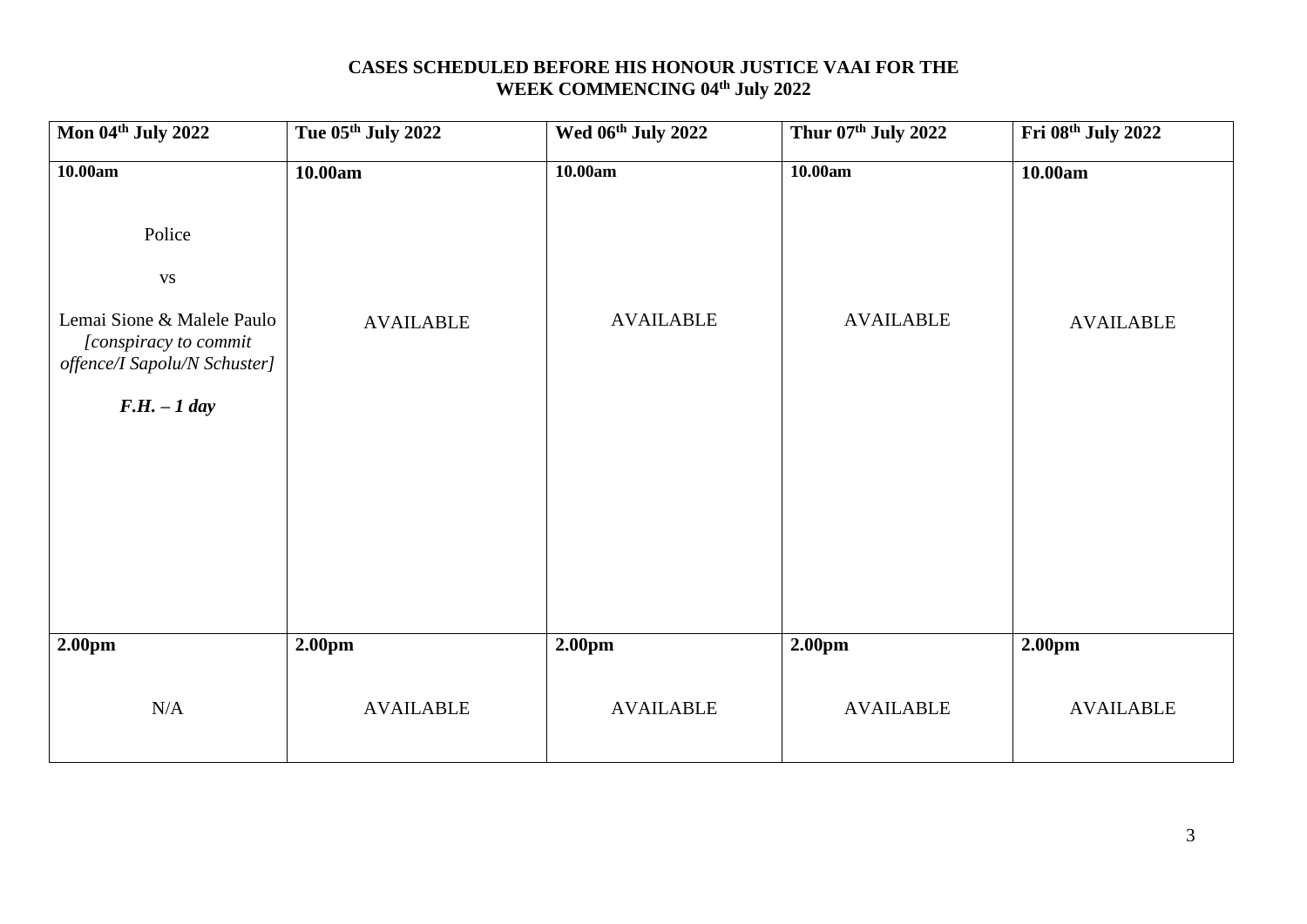# **CASES SCHEDULED BEFORE HIS HONOUR JUSTICE VAAI FOR THE WEEK COMMENCING 11th July 2022**

| Mon 11 <sup>th</sup> July 2022                                                                                        | Tue 12th July 2022 | Wed 13th July 2022 | Thur 14th July 2022 | Fri 15th July 2022                                                                                            |
|-----------------------------------------------------------------------------------------------------------------------|--------------------|--------------------|---------------------|---------------------------------------------------------------------------------------------------------------|
| 10.00am                                                                                                               | 10.00am            | 10.00am            | 10.00am             | 10.00am                                                                                                       |
| Police<br>$\mathbf{V}\mathbf{S}$<br>Sepulenato Ioane<br>[sexual violation/S<br>Ponifasio]<br>Assessor Trial $-2$ days | N/A                | <b>AVAILABLE</b>   | <b>AVAILABLE</b>    | Police<br>$_{\rm VS}$<br>Vaotuua Auleoleo Neemia<br>[murder/M Lui]<br>$F.H.$ of bail variation $-$<br>$1$ day |
| 2.00pm                                                                                                                | 2.00pm             | 2.00pm             | 2.00pm              | 2.00pm                                                                                                        |
| N/A                                                                                                                   | N/A                | <b>AVAILABLE</b>   | <b>AVAILABLE</b>    | <b>AVAILABLE</b>                                                                                              |